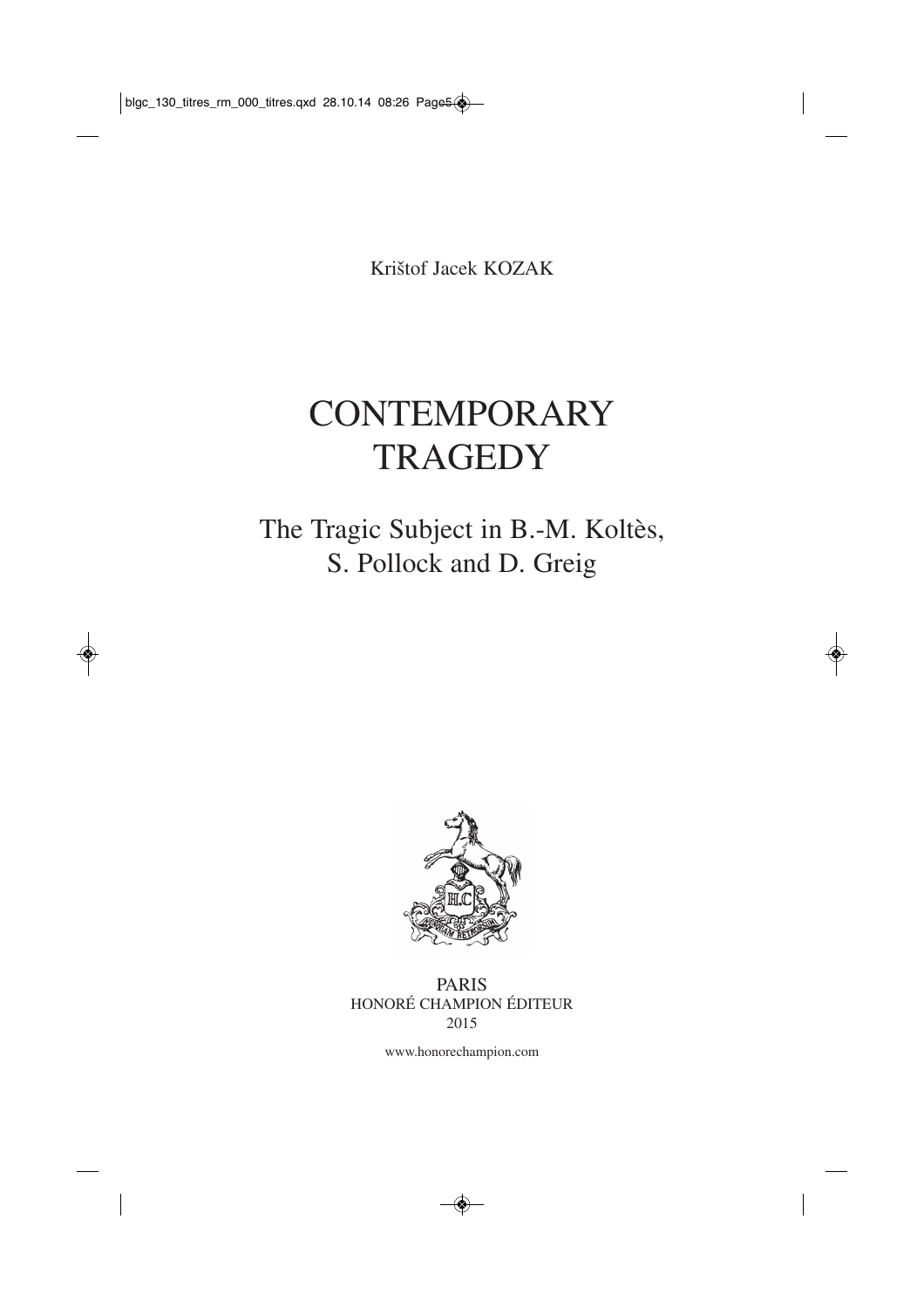## **SUMMARY**

|                                                                                      | 9   |
|--------------------------------------------------------------------------------------|-----|
|                                                                                      | 13  |
| TRAGEDY'S THEORETICAL STRAIGHT JACKET                                                | 21  |
|                                                                                      | 24  |
| TRAGEDY AND MYTH                                                                     | 29  |
| DEATH OF TRAGEDY?                                                                    | 37  |
| BEFORE THE HELL'S DOOR                                                               | 39  |
| TRAGEDY, ART, LIFE                                                                   | 49  |
|                                                                                      | 61  |
| DRAMATIC CHARACTER AS INDIVIDUAL ENTITY                                              | 66  |
|                                                                                      | 69  |
| DRAMATIC CHARACTER AS AUTONOMOUS SUBJECT                                             | 71  |
|                                                                                      | 80  |
| IDEALISTIC TOTALITY                                                                  | 82  |
| Subjective Awareness                                                                 | 84  |
|                                                                                      | 90  |
|                                                                                      | 97  |
|                                                                                      | 101 |
| Subjective drama                                                                     | 104 |
| TRAGIC SUBJECT AND TRAGEDY TODAY                                                     | 107 |
| IN THE SHADOW OF POSTSTRUCTURALISM                                                   | 110 |
| $Counter-argument \dots \dots \dots \dots \dots \dots \dots \dots \dots \dots \dots$ | 116 |
| SELF-AWARENESS AND THE TRUTH OF THE SELF                                             | 120 |
| Dialogical Bearing                                                                   | 125 |
|                                                                                      |     |